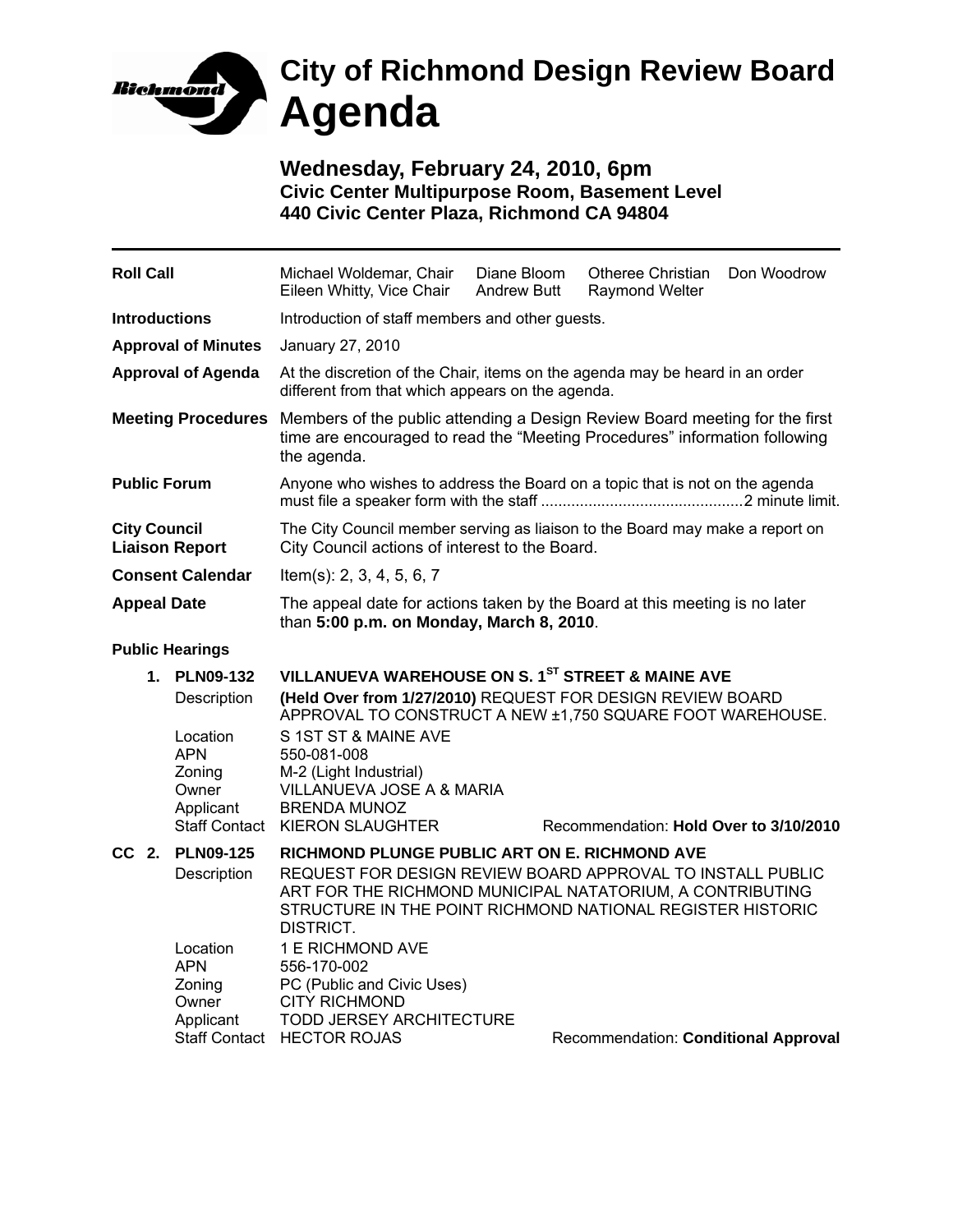## Page 2 of 4 **City of Richmond Design Review Board Meeting Agenda**

| CC <sub>3</sub> |                                                                        | <b>PLN10-008</b>     | <b>MEHRIZI DECK ON YUBA ST</b>                                                                                                                                                                                                                   |                                                  |  |  |
|-----------------|------------------------------------------------------------------------|----------------------|--------------------------------------------------------------------------------------------------------------------------------------------------------------------------------------------------------------------------------------------------|--------------------------------------------------|--|--|
|                 |                                                                        | Description          | REQUEST FOR DESIGN REVIEW BOARD APPROVAL TO CONSTRUCT A<br>NEW ±150 SQUARE FOOT DECK IN THE REAR YARD OF THE SUBJECT<br>PROPERTY.                                                                                                                |                                                  |  |  |
|                 |                                                                        | Location             | 607 YUBA ST                                                                                                                                                                                                                                      |                                                  |  |  |
|                 |                                                                        | <b>APN</b>           | 519-090-007                                                                                                                                                                                                                                      |                                                  |  |  |
|                 |                                                                        | Zoning<br>Owner      | SFR-3 (Single-Family Low Density Residential)<br>MEHRIZI ALIAKBAR ABOUEY                                                                                                                                                                         |                                                  |  |  |
|                 |                                                                        | Applicant            | <b>MATT KENNEDY</b>                                                                                                                                                                                                                              |                                                  |  |  |
|                 |                                                                        |                      | Staff Contact HECTOR ROJAS                                                                                                                                                                                                                       | Recommendation: Conditional Approval             |  |  |
| $CC$ 4.         |                                                                        | <b>PLN10-012</b>     |                                                                                                                                                                                                                                                  | <b>HASAN FACADE IMPROVEMENT ON MACDONALD AVE</b> |  |  |
|                 |                                                                        | Description          | REQUEST FOR DESIGN REVIEW BOARD APPROVAL OF A FAÇADE<br><b>IMPROVEMENT TO AN EXISTING BUILDING LOCATED ON THE SUBJECT</b><br>PROPERTY.                                                                                                           |                                                  |  |  |
|                 |                                                                        | Location             | 2229 MACDONALD AVE                                                                                                                                                                                                                               |                                                  |  |  |
|                 |                                                                        | <b>APN</b>           | 514-090-007                                                                                                                                                                                                                                      |                                                  |  |  |
|                 |                                                                        | Zoning<br>Owner      | C-2 (General Commercial)<br><b>HASAN DONALD H</b>                                                                                                                                                                                                |                                                  |  |  |
|                 |                                                                        | Applicant            | <b>WILLIAM PODESTO</b>                                                                                                                                                                                                                           |                                                  |  |  |
|                 |                                                                        |                      | Staff Contact HECTOR ROJAS                                                                                                                                                                                                                       | Recommendation: Conditional Approval             |  |  |
|                 |                                                                        | CC 5. PLN09-160      | <b>CALIFORNIA OILS NEW TANKS ON HARBOUR WAY</b>                                                                                                                                                                                                  |                                                  |  |  |
|                 |                                                                        | Description          | REQUEST FOR DESIGN REVIEW BOARD APPROVAL TO CONSTRUCT AND<br>INSTALL SIX (6) NEW TANKS FOR THE STORAGE OF UNPROCESSED<br>VEGETABLE OIL ON THE SUBJECT PROPERTY.                                                                                  |                                                  |  |  |
|                 |                                                                        | Location             | 1145 HARBOUR WAY                                                                                                                                                                                                                                 |                                                  |  |  |
|                 |                                                                        | <b>APN</b>           | 560-260-040                                                                                                                                                                                                                                      |                                                  |  |  |
|                 |                                                                        | Zoning<br>Owner      | M-4 (Marine Industrial)<br>CALIFORNIA OILS INC.                                                                                                                                                                                                  |                                                  |  |  |
|                 |                                                                        | Applicant            | <b>WILLIAM SEIDEL</b>                                                                                                                                                                                                                            |                                                  |  |  |
|                 |                                                                        |                      | Staff Contact HECTOR LOPEZ                                                                                                                                                                                                                       | Recommendation: Conditional Approval             |  |  |
|                 | CC 6. PLN09-144<br><b>BIO-RAD INDUSTRIAL BUILDING ON REGATTA BLVD</b>  |                      |                                                                                                                                                                                                                                                  |                                                  |  |  |
|                 |                                                                        | Description          | REQUEST FOR DESIGN REVIEW BOARD APPROVAL TO REPLACE<br>EXISTING BUILDINGS CURRENTLY USED FOR OFFICE AND LABORATORY<br>SPACE WITH A NEW ±17,000 SQUARE FOOT INDUSTRIAL BUILDING FOR<br>RESEARCH AND DEVELOPMENT ACTIVITIES ON THE BIO-RAD CAMPUS. |                                                  |  |  |
|                 |                                                                        | Location             | 3110 REGATTA BLVD<br>560-111-001                                                                                                                                                                                                                 |                                                  |  |  |
|                 |                                                                        | <b>APN</b><br>Zoning | M-2 (Light Industrial)                                                                                                                                                                                                                           |                                                  |  |  |
|                 |                                                                        | Owner                | Specific Plan KCSP (Knox Freeway/Cutting Boulevard Specific Plan): Mixed Use<br><b>BIO-RAD LABORATORIES INC</b>                                                                                                                                  |                                                  |  |  |
|                 |                                                                        | Applicant            | <b>JOHN STIER</b><br>Staff Contact HECTOR LOPEZ                                                                                                                                                                                                  | Recommendation: Hold Over to Date Uncertain      |  |  |
|                 | CC 7. PLN10-009<br>HIGHT & LACHEEN FACADE IMPROVEMENTS ON IDAHO STREET |                      |                                                                                                                                                                                                                                                  |                                                  |  |  |
|                 |                                                                        | Description          | REQUEST FOR DESIGN REVIEW BOARD APPROVAL TO INSTALL BAY<br>WINDOWS, FIBER CEMENT SIDING, AND NEW PAINT TO A CONTRIBUTING<br>STRUCTURE IN THE POINT RICHMOND NATIONAL REGISTER HISTORIC<br>DISTRICT.                                              |                                                  |  |  |
|                 |                                                                        | Location             | 31 IDAHO STREET                                                                                                                                                                                                                                  |                                                  |  |  |
|                 |                                                                        | <b>APN</b>           | 556-153-0210                                                                                                                                                                                                                                     |                                                  |  |  |
|                 |                                                                        | Zoning               | SFR-2 (Very Low Residential)                                                                                                                                                                                                                     |                                                  |  |  |
|                 |                                                                        | Owner                | <b>JUNE HIGHT &amp; HOWARD LACHEEN</b>                                                                                                                                                                                                           |                                                  |  |  |
|                 |                                                                        | Applicant            | <b>FRED HYER</b>                                                                                                                                                                                                                                 |                                                  |  |  |
|                 |                                                                        |                      | Staff Contact KIERON SLAUGHTER                                                                                                                                                                                                                   | Recommendation: Conditional Approval             |  |  |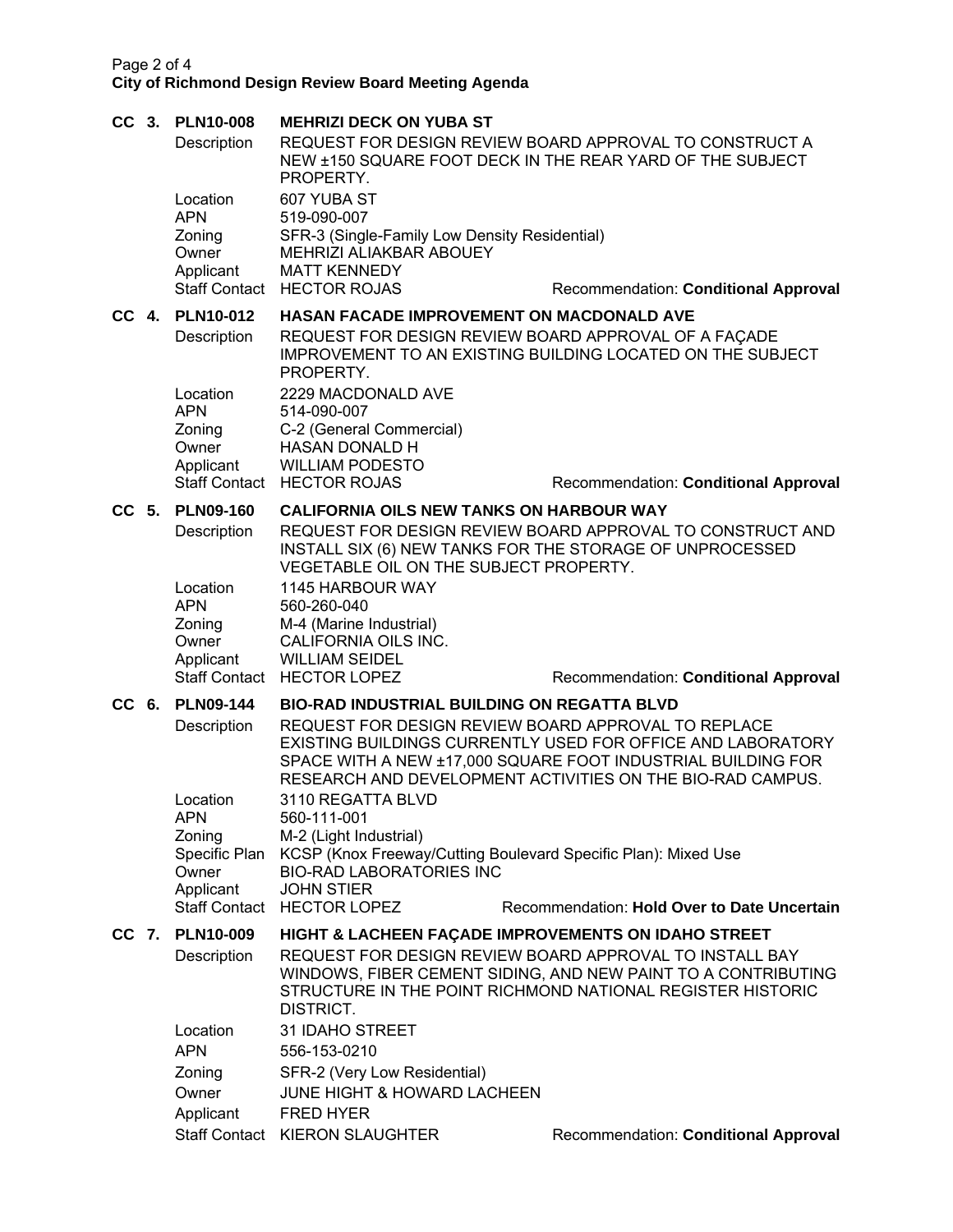## Page 3 of 4 **City of Richmond Design Review Board Meeting Agenda**

- **Board Business** A. Staff reports, requests, or announcements. B. Board member reports, requests, or announcements.
- **Adjournment The next meeting of the City of Richmond Design Review Board is scheduled on Wednesday, March 10, 2010.**